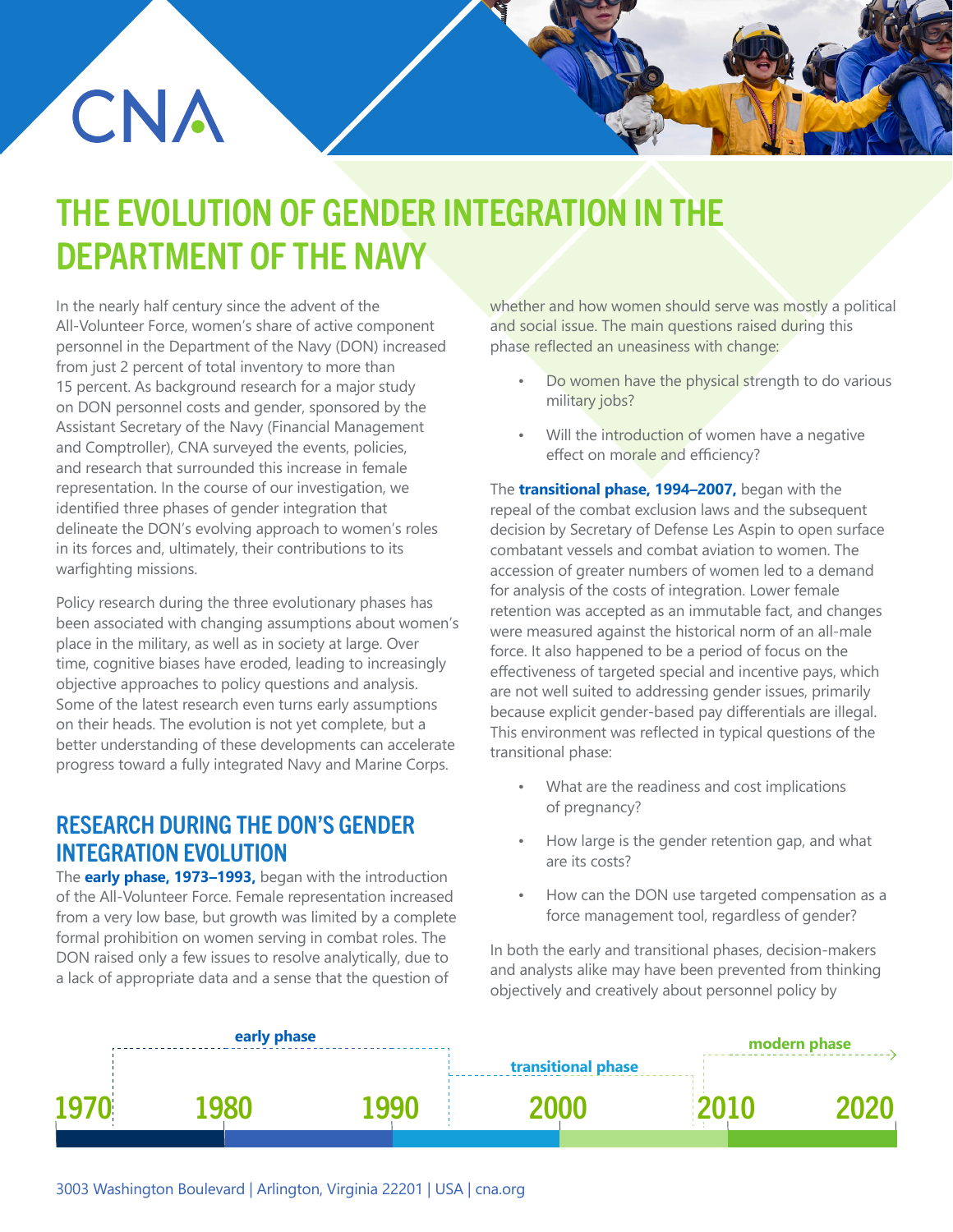

For example, *status quo bias* can cause decision-makers to overweight the potential costs of a change relative to its potential benefits. Hence, a great deal of attention was devoted to the costs of women in terms of lower retention, while very little attention was given to the potential benefits of including women in the force or to the ways that men might impose costs that women do not. In *anchoring bias,* the mind gives disproportionate weight to the first information it receives. For example, as the share of women in the services increased in the 1990s, a gender retention gap emerged. In this context, anchoring bias contributed to a general impression that this retention difference was immutable—a fact to be managed around.

These biases have weakened in the third, **modern phase** of the DON's gender integration evolution. This current period begins in **2008**, a point at which female representation picked up after plateauing at the end of the transitional phase. In the modern phase, the Department of Defense eliminated the last restrictions on female participation, such as serving on submarines and in direct ground combat roles.

Policy questions during the modern phase have begun to focus on how to achieve full gender integration. The widespread participation and leadership of women in the Navy and Marine Corps eroded the notion of an all-male force as the baseline expectation. At the same time, the former emphasis on targeted pay incentives has broadened to include nonmonetary benefits. These evolving ideas in the modern phase have led to new analytical questions:

- What are the causes of gender retention differences?
- How can nonmonetary benefits minimize the retention gap and improve conditions for all servicemembers?
- What is the full list of costs and benefits—including costs associated with men and benefits associated with women—that leads to more accurate cost-benefit analyses of gender integration?

### FIVE ANALYSES OF GENDER AND PERSONNEL COSTS

CNA's new quantitative analyses for the DON are best understood in the context of the historical evolution described above.

- 1. *What are the cost implications of gender differences in misbehavior among enlisted personnel in the Navy and the Marine Corps?* This modern-phase question demonstrates the erosion of the status quo bias. The results are a reversal of older assumptions about the costs of integrating women: **Higher rates of male misbehavior**, which generated more than 3,000 extra misbehavior incidents annually**,** cost the DON at least \$250 million a year.
- 2. *What are the drivers of gender differences in Navy post-bootcamp, pre-fleet enlisted attrition rates?* This question avoids the anchor bias that made women's retention rates seem immutable. Following from previous research, it seeks to identify the precise times in Navy careers when the retention gender gap increases and to examine potential causes of retention differences as a first step toward their elimination. In fact, the analysis showed that, **at the post-bootcamp, pre-fleet stage, lower retention of women appears to be limited to a small number of high-skilled positions** and persists even after controlling for other factors. These findings suggest a need to better understand what makes women's experiences different in these training pipelines.
- 3. *How did the 2015 increase in maternity leave for uniformed personnel affect female reenlistment and manning in the Navy?* Modern analyses of nonmonetary benefits, such as maternity leave, demonstrate a creative approach to retention incentives. This analysis showed that after the policy change, **female first-term reenlistment rates increased relative to male rates**. The weeks lost to the Navy in extra maternity leave were more than compensated by higher reenlistment levels.